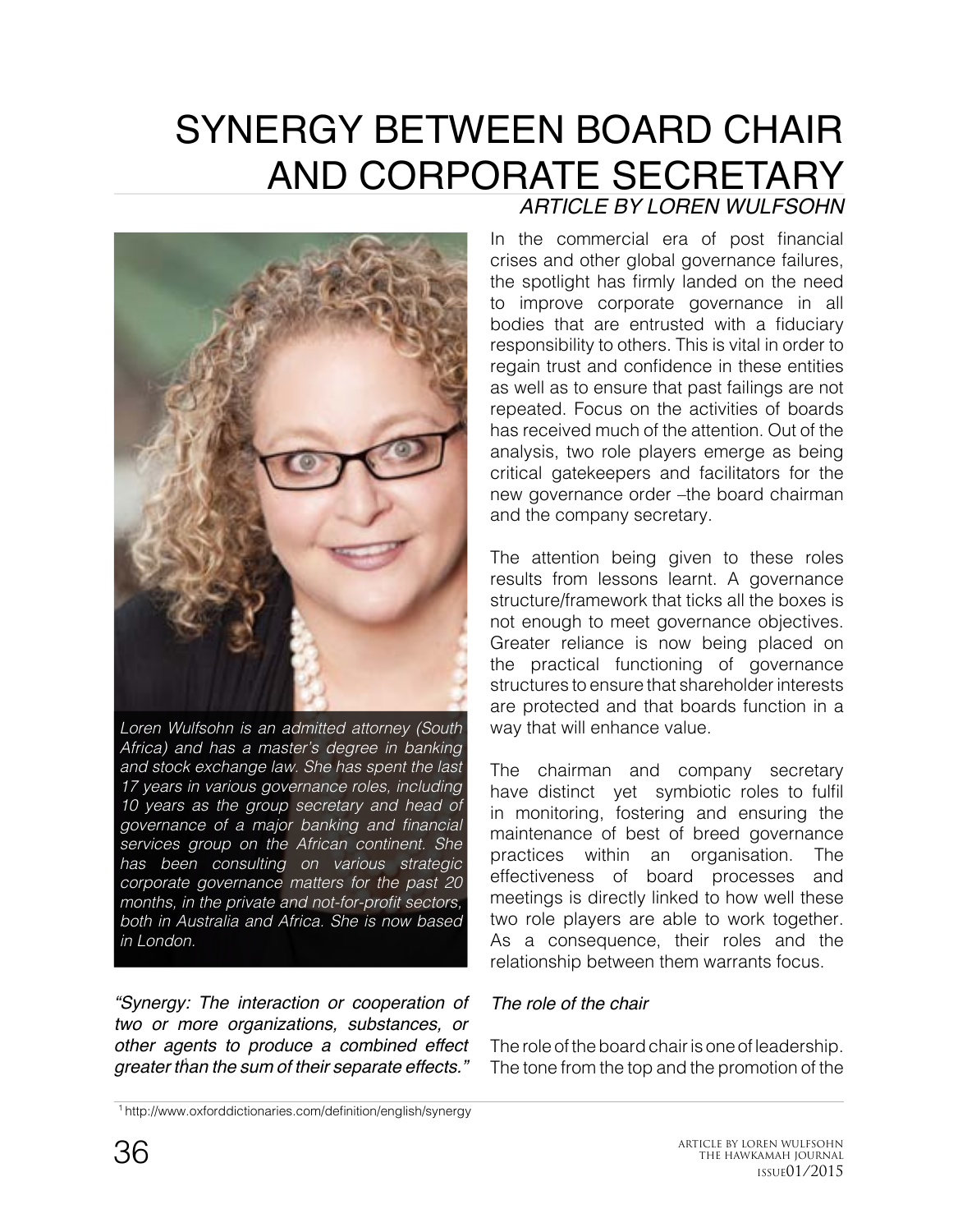highest standards of integrity and corporate governance are established by the chair. The chair is responsible and accountable for all aspects of governance and ensuring board effectiveness.

The UK Corporate Governance Code principles  $2$  ascribe responsibilities to the Chair including the following:

- Setting the board's agenda and ensuring that adequate time is available for discussion of all agenda items, in particular strategic issues;
- Promoting a culture of openness and debate by facilitating the effective contribution of nonexecutive directors in particular and ensuring constructive relations between executive and non-executive directors;
- Ensuring that the directors receive accurate, timely and clear information;
- Ensuring effective communication with shareholders;
- Ensuring that new directors receive a full, formal and tailored induction on joining the board; and
- Regularly review and agree with each director their training and development needs.

## *Role of the Corporate Secretary*

The traditional role of the corporate secretary has been transformed over the past decade. It is no longer viewed as an administrative role, mainly responsible for procedural aspects of board meetings including the taking of the minutes. The corporate secretary has a plethora of functions to fulfil, the majority of

which provide direct support to the Chair in the achievement of governance objectives:

## *Setting of Agendas:*

Together with the Chair, and in consultation with the Chief Executive, the corporate secretary plays a vital role in establishing the work plan for the Board, including the setting of agendas. A work plan will take a holistic view of what needs to be achieved by the board in the short to medium term and establish a schedule of how this will be achieved by the board. Assisting with the setting of agendas encompasses the correct positioning of strategic issues or matters for decision to provide adequate time for challenge and discussion. It has been said that the "effort made by a chairman to ensure that meetings are properly conducted may well be the most valuable contribution he makes to the good of his company."<sup>3</sup> The assistance provided by the corporate secretary to the Chair to meet this responsibility includes meeting logistics as well as facilitating the management of time, attendance and materials to ensure that the Chair and board can focus on matters placed before it for consideration;

## *Information Flows:*

The corporate secretary assists the Chair by ensuring that the information made available to the board is accurate and distributed in sufficient time to afford the nonexecutive directors the opportunity to review the information and challenge proposals placed before it for consideration. Other key information flows which are the responsibility of the corporate secretary are those between board and board committees and between the board and management;

## *Scribe:*

Taking minutes remains a critical element of the corporate secretary's function. The accurate

<sup>&</sup>lt;sup>2</sup> Section A3 and Section B;

https://www.frc.org.uk/Our-Work/Publications/Corporate-Governance/UK-Corporate-Governance-Code-2014.pdf

<sup>&</sup>lt;sup>3</sup> Dixon, Stanley; "The Art of Chairing a Meeting", Accountants Digest, Winter 1975/76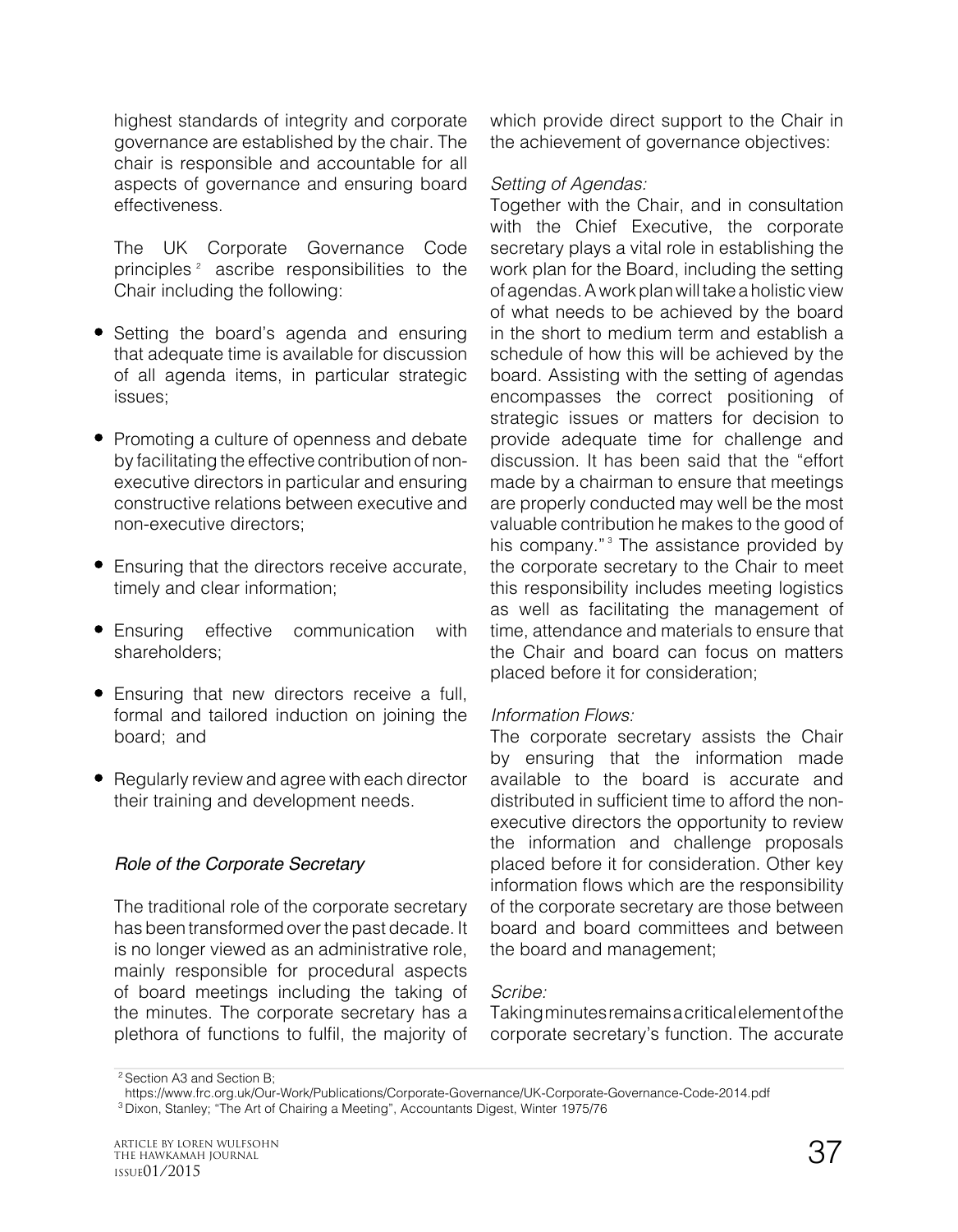recordal of key discussions and decisions and the maintenance of "corporate memory" are fundamental functions. This is one way in which the Chair can rely on decisions being properly recorded, implemented and followed-up by management;

## *Compliance:*

The corporate secretary assumes responsibility for monitoring the directors' individual compliance with any relevant regulations/company policies. This includes maintenance of registers for such things as conflicts of interest and related party transactions;

# *Board Renewal:*

In addition to being responsible for the regulatory and legislative processes around an appointment, the corporate secretary can provide assistance to the Chair in board renewal. By helping to identify current skills on the board and those required to fulfil strategic objectives, the corporate secretary will enable a greater understanding of priority areas for recruitment. The corporate secretary can also assist with the recruitment process;

*Education - Induction and Ongoing Training:* Together with the Chair, the corporate secretary is responsible for developing an induction programme for all new directors, tailored to individual needs where relevant. This extends to developing and overseeing the implementation of an ongoing education programme to ensure that the board members are kept appraised of changes in legislation and regulation as well as any relevant issues impacting the organization;

# *Board Evaluation:*

The corporate secretary can assist the Chair and the Nominations Committee in both the selection of a relevant methodology and implementation of the process, including feedback;

### *Liaison with management:*

The company secretary is uniquely positioned with the board and can provide invaluable insight into board thinking for management. This in turn ensures that the information provided by management to the board is fit for purpose. The corporate secretary can also mentor management with little exposure to the board on how to present or the type of information required to be provided to the board to meet its expectations;

## *Advice:*

The corporate secretary assists the Chair by providing independent advice to each board member/the board collectively on all matters relating to governance. This would include the maintenance of a policy and procedures to enable board members to seek external independent advice when required; and

# *External communication with shareholders:*

The corporate secretary assists the Chair in preparing for various shareholder or stakeholder engagement including the AGM, circulars and other public reports. In light of the development of international investor codes of governance, the corporate secretary, in conjunction with the finance director or investor relations team, can facilitate relevant discussions with the Chair or Board Committee chairmen.

### *Relationship between the Company Secretary and the Chair*

Key to the success of the corporate secretary is the ability to build relationships with shareholders and stakeholders, the board members and most importantly, the Chair. The relationship with the Chair is a precondition to the corporate secretary's effectiveness in all other areas of responsibility.

The unfortunate nomenclature of "secretary" together with a historical perspective of the role has, in some jurisdictions, contributed